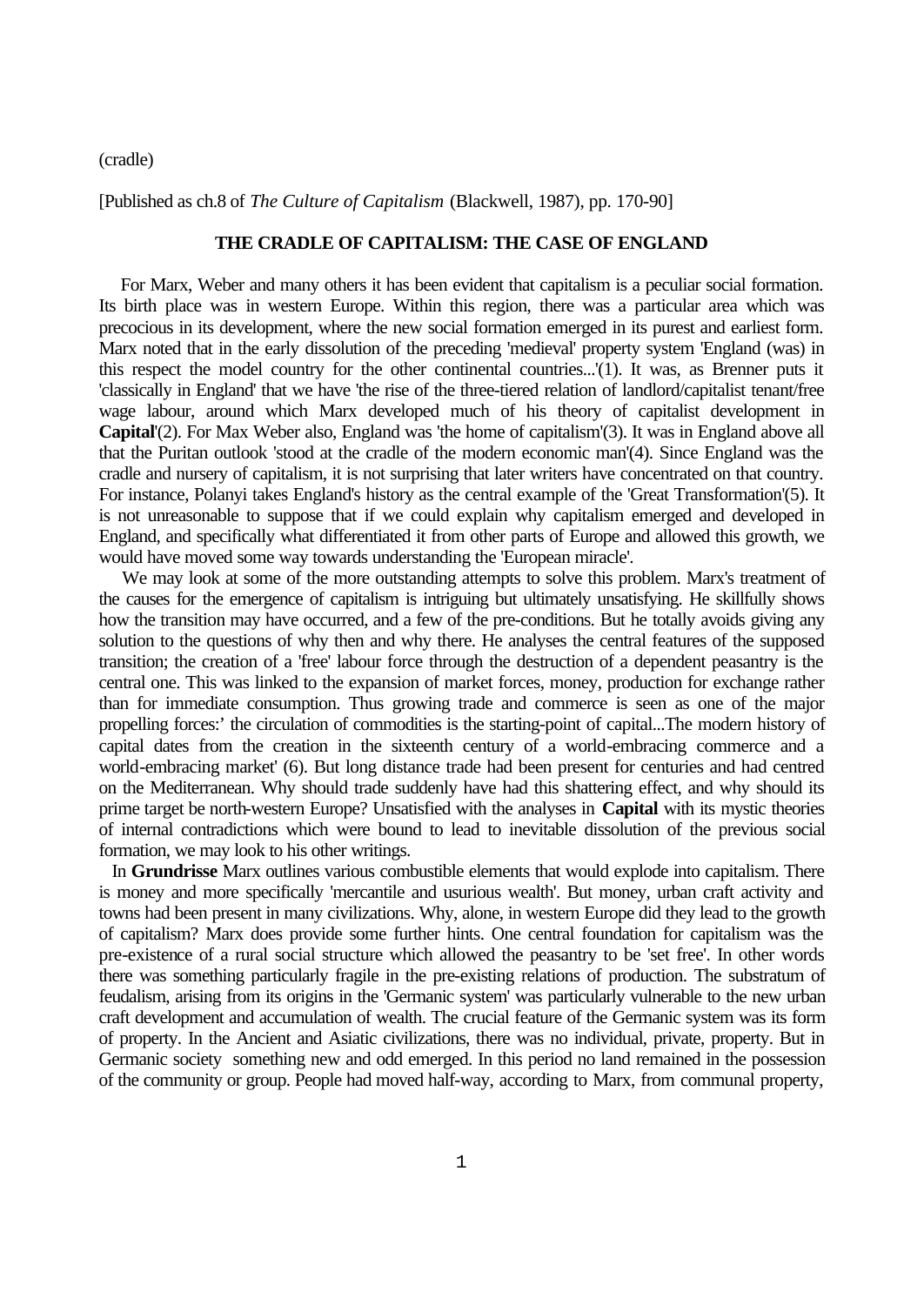to half-individualized property based on the household. It would take another thousand years for the second half of the movement to be made. In other words, there is something within feudalism, some hidden spirit, which is special. This is implied in other remarks, for example that 'the economic structure of capitalist society has grown out of the economic structure of feudal society. The dissolution of the latter set free the elements of the former'(7). The metaphor of 'setting free' suggests that Marx believed that the spirit of capitalism was already present before the emergence of capitalism. considered a number of possible explanations for the emergence of capitalism. He rejected the crudely technological and materialistic ones, colonial trade, population growth, the inflow of precious metals. He then isolated some of the necessary but not sufficient 'external conditions', the particular geography of Europe with its cheap transportation by water, the favourable military requirements of the small states, the large luxury demand from an unusually prosperous population. Ultimately, it was not these external factors, but something more mysterious that was important. It was the ethic, the justification of the pursuit of profit. He found the roots of this in a paradox. The new attitudes were waiting to escape. The paradox is summarized by Weber himself. 'The final result is the peculiar fact that the germs of modern capitalism must be sought in a region where officially a theory was dominant which was distinct from that of the east and of classical antiquity and in principle strongly hostile to capitalism'.(8) This region was medieval Christendom.

 We may note the use of 'officially' here with its implication of the submerged, unofficial, practice. Judaism was an important background feature in giving to Christianity 'the character of a religion essentially free from magic...'(9) But was most important was the presence of Protestantism. Protestantism was not the cause of capitalism, but it gave older and deeper tendencies a necessary protection. It was the enabling force. This view of Protestantism as a kind of wind-break which allowed the young plant to grow is well shown in numerous places by Weber. For instance, when writing that the Puritan outlook 'stood at the cradle of the modern economic man...'(10), the image is not of a mother giving birth, but of a friend, perhaps a godparent, who gives support and blessing to the new infant. More specifically, Weber wrote that 'We have no intentions whatever of maintaining such a foolish and doctrinaire theses as that the spirit of capitalism...could only have arisen as the result of certain effects of the Reformation, or even that capitalism as an economic system is the creation of the Reformation.'(11) Many aspects of capitalism were much older. As Bendix summarizes Weber's position, 'this world historical transformation, then, was not the product of Puritanism; rather, Puritanism was a late development that reinforced tendencies that had distinguished European society for a long time past...'(12)

Weber provides some suggestive clues as to why England should be the cradle of capitalism. There was the peculiar position of the peasantry. In England the peasants were particularly weak and vulnerable because, being an island, they were not needed by the King and nobility as a necessary fighting force;' hence the policy of peasant protection was unknown in England and it became the classical land of peasant eviction.'(13) In England, he 'noted, no legal emancipation of the peasants ever took place. The medieval system is still formally in force, except that under Charles II serfdom was abolished...In England, the mere fact of the development of a market, as such and alone, destroyed the manorial system from within. In accordance with the principle fitting the situation, the peasants were expropriated in favour of the proprietors. The peasants became free but without land'. In France, however, 'the course of events is exactly the opposite...France, in contrast with England, became a land of small and medium sized farms.'(14) Not only was this a reflection of the different power of the peasants, the pressures of wealth in England were greater. Because of the rapid development of a particular means of production, the English woolen industry with its division of labour and commerce,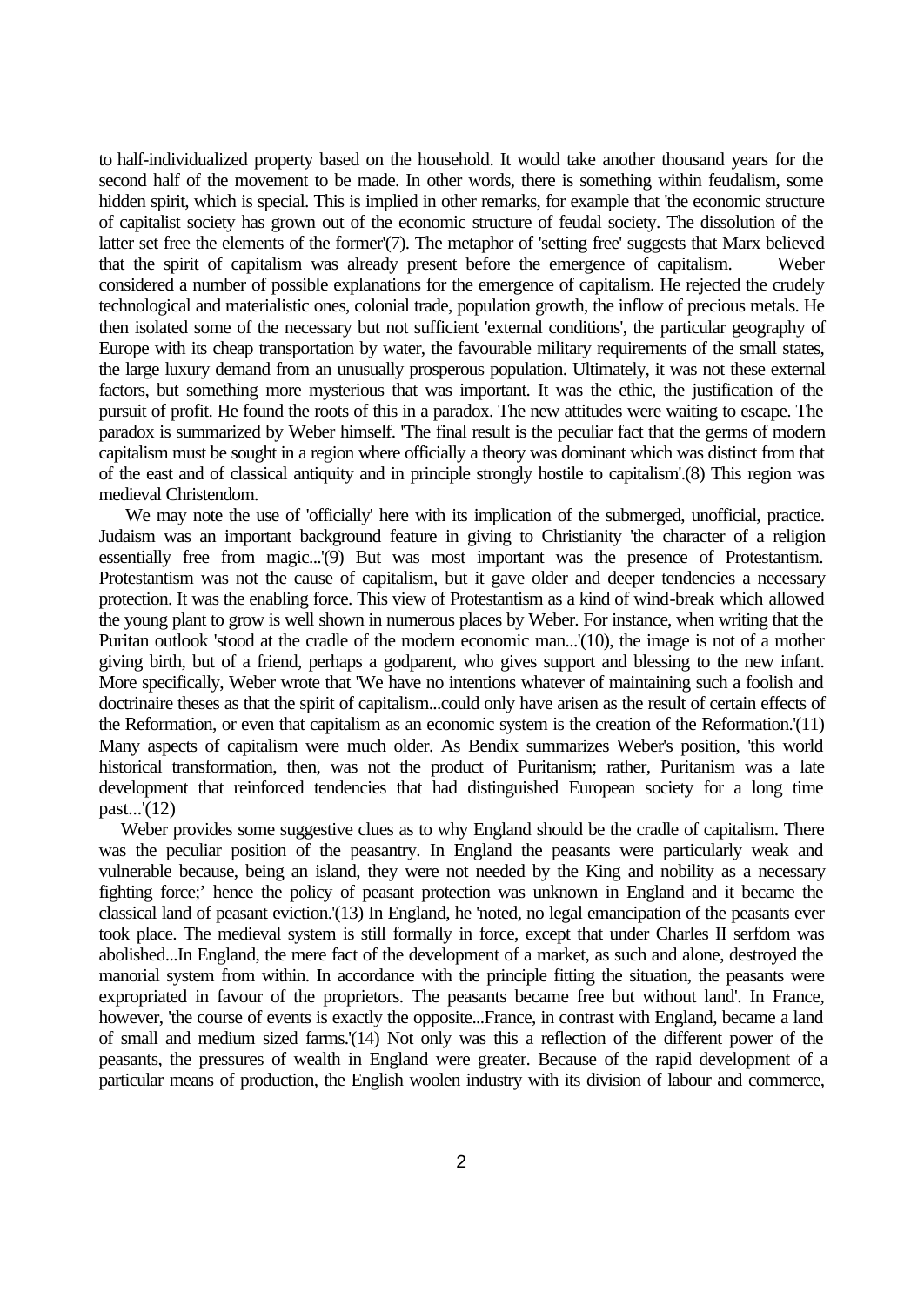the large scale stock raising, Weber argued, made the tenant weak and redundant. The massive growth of the English cloth industry from the fourteenth century onwards meant that a new capitalist class emerged. This was combined with the growth of the 'bourgeoisie', the free dwellers in the peculiar towns and cities of northern Europe.

 Having subtly interwoven some of the religious, economic and social factors, Weber does not omit the political and legal dimension. He argues that 'the State, in the sense of the rational state has existed only in the western world'(15). He contrasts this western State with the charismatic, patrimonial and other traditional systems of government in China, India and Islam. The State is essential to capitalism; 'very different is the rational state in which alone modern capitalism can flourish'. The basis of the rational state is rational law. Here Weber recognizes another paradox. The most 'rational', that is the most carefully worked out and logically coherent of legal systems was that of Roman Law. Yet, ironically, capitalism flourished most in the one area of Europe without Roman Law, namely England. Weber resolves the contradiction subtly. He distinguishes between the formal side, in modern terms 'procedural' or 'adjectival' law, and its content or 'substantive law'. Thus the 'rational law of the modern occidental state...arose on its formal side, though not as to its content, out of Roman law'. Yet, since 'England, the home of capitalism, never accepted the Roman law...'(16), it is clear that 'in fact all the characteristic institutions of modern capitalism have other origins than Roman law'. Weber gives a list of these devices.' The annuity bond...came from medieval law, in which Germanic legal ideas played their part. Similarly the stock certificate arose out of medieval and modern law....likewise the bill of exchange...the commercial company is also a medieval product, so also the mortgage, with the security of registration, and the deed of trust....' (17)

 I have dwelt on Marx and Weber at some length because they anticipate almost all the theories that have come later. Though they failed to solve the problem, it is doubtful whether any subsequent writer has reached as close to a solution. A few recent attempts, concentrating specifically on the question of why the miracle occurred in north-western Europe can be considered. Braudel in his majestic surveys of capitalism and material life has in general accepted the inevitability of the transition, falling back on those material and technological factors which Weber dismissed.(18) The seeds were assumed to be present and we just watch them growing. The sense of marvel and uniqueness which Marx and Weber possessed has gone. A recent voluminous attempt to solve these problems by Anderson does not reach further than the great theorists. The treatment of the central case of England, for instance, is not satisfactory. Anderson admits that the 'feudal monarchy of England was generally far more powerful than that of France', and yet 'the strongest medieval monarchy in the West eventually produced the weakest and shortest Absolutism'.(19) That England should go through an 'Absolutist' phase, seems to be essential for Anderson; it is a precondition of capitalism. Yet he signally fails to show that such a phase occurs. As he admits, most of the more extreme measures of the Tudors were not put into practice and they lacked a standing army. Despite what he believes was an 'inherent tendency' of the Tudor monarchy towards 'absolutism' on the continental model, the Crown was surrounded by a peculiar landowning class which was 'unusually civilian in background, commercial in occupation and commoner in rank'. The result was that this was a State which 'had a small bureaucracy, a limited fiscality, and no permanent army'.(20) Yet a large bureaucracy, heavy taxation and a standing army are the three central criteria of absolutism as defined by Anderson. An England where 'the coercive and bureaucratic machinery of the monarchy remained very slim...',(21) hardly seems suited to the Absolutist mantle.(22)

 The failure to show that England had either of the two essential prerequisites of the capitalist revolution according to his general model, namely Absolutism and Roman Law, forces Anderson to fall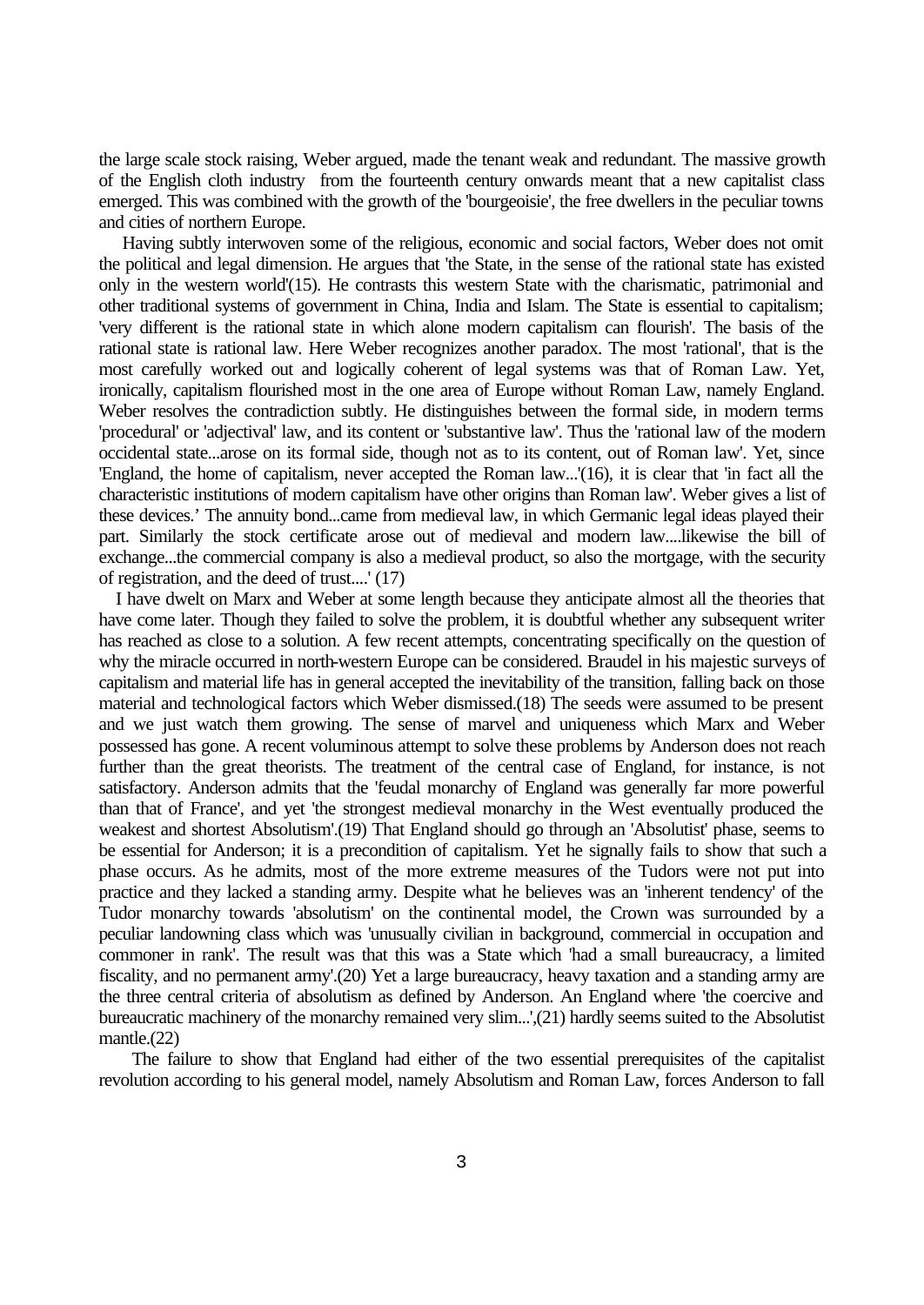back on a rehashed version of Marx's theory about the expropriation of the peasants, combined with a certain amount of 'natural tendency' thrown in. Trade and manufactures grew, the peasantry were socially differentiated and weak and were destroyed, both from without and within. We are no further forward.

 One of the most interesting developments in the discussion has been in two articles by Brenner. In the first he showed the inadequacy of demographic explanations of the rise of capitalism, particularly in the work of Ladurie and Postan. By cross-comparative analysis Brenner showed that the same major demographic pressures led to entirely different results in western and eastern Europe. Nor can the explanation lie in trade and commercialization in themselves. The solution lies, as Marx thought, in the relations of production:' it is the structure of class relations, of class power, which will determine the manner and degree to which particular demographic and commercial changes will affect long-run trends in the distribution of income and economic growth - and not **vice versa**'.(23) What, then, is his theory? It is that that the different trajectories of western and eastern Europe arose out of the fact that in Western Europe the peasantry were already strong and could not be re-feudalized, as they were in the East. But this general approach leads him into problems with the test case of England.

 It has normally been held, as we saw with Weber, that it was the weakness of the English peasantry which led to its destruction. Brenner's thesis leads him into a contradiction. In England the peasantry were both weak and strong. Their strength led them to eliminate themselves. They vanished and conquered at the same time. 'In England, as throughout most of Western Europe, the peasantry was able by the mid-fifteenth century, through flight and resistance, to break definitively feudal controls over its mobility and to win full freedom.'(24) Yet, strangely, in England, they did not win economic security, as they were to do in France. They did not manage to attach themselves to the land and become a strong landholding peasantry: 'it was the emergence of the classical landlord-capitalist tenant- wage labour structure which made possible the transformation of agricultural production in England, and this, in turn, was the key to England's uniquely successful overall economic development.'(25) Brenner is here trying to get the best of both arguments. The peasants were strong and resisted the landlord and did not become serfs again, on the other hand they were weak and were eliminated. 'The contrasting failure in France of agrarian transformations seems to have followed directly from the continuing strength of peasant landholding into the early modern period while it was disintegrating in England.'(26) As well as the inconsistency of this explanation, it is unsatisfying because it does not begin to tackle the reasons for the peculiar nature of the English relations of production. How had this situation emerged and in what, precisely, did the peculiarities lie?

 Reactions to this first stimulating essay have pointed out the weaknesses, but failed to go further. Thus a thoughtful response by Croot and Parker agree that Brenner has pinpointed the significant variable, the differences in social structure, but believe that 'the explanation offered for the emergence or non-emergence of such relations is unconvincing.' (27) Unfortunately, these authors, besides laying stress on one or two factors such as the importance of the small farmer (yeoman) in England, are unable to offer a better solution. Likewise Bois agrees that 'the decisive part in the transition from feudalism to capitalism is played out in the countryside',(28) but provides no more plausible explanation than Brenner. He points to the divergences between English and French 'feudalism', which differed from at least the thirteenth century according to Bois,(29) but this important insight is not followed up.

 In a second important article Brenner then demolished another group of theorists, namely the 'Neo-Smithian Marxists', Frank, Sweezy and Wallerstein. He shows that the basic premise of all these accounts is the view that capitalism was already there before it emerged. The profit motive was already present. For instance, we are told that 'Sweezy's mistake was obviously to assume the operation of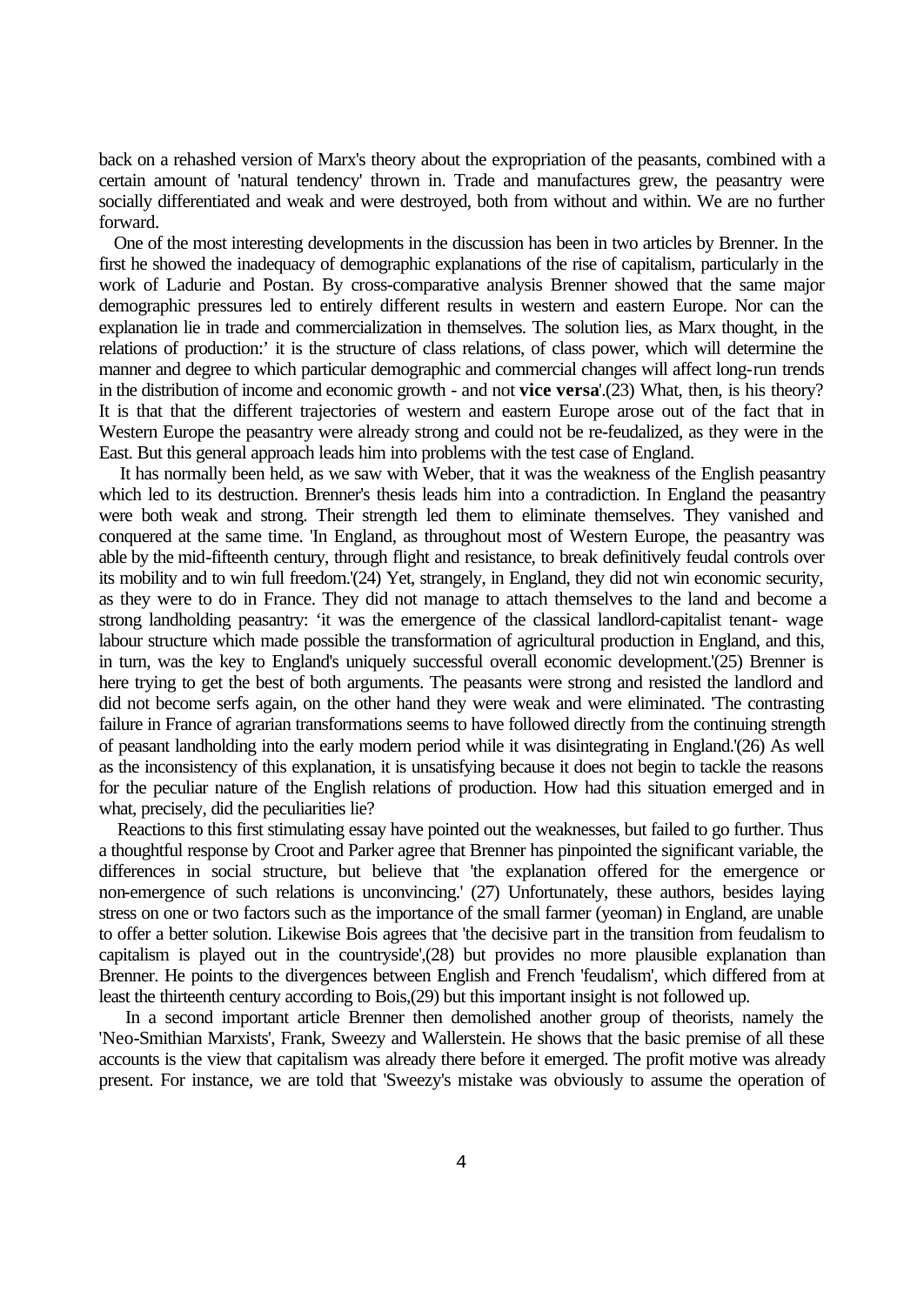norms of capitalist rationality, in a situation where capitalist social relations of production did not exist, simply because market exchange was widespread...' (30). Likewise 'the Smithian theory embedded in Sweezy's analysis...is made entirely explicitly, and carried to its logical conclusion' in Wallerstein's **Modern World System**'.(31) Brenner has much innocent fun showing that these Marxists are at heart followers of Adam Smith. What he fails to point out is that they are also Marxists. As we saw earlier, Marx himself needed to believe that the capitalist profit motive existed, that the germ was present, before the existence of capitalism. Brenner has again cleared the decks, but provided no alternative. His later reply to his critics elaborates the earlier position but takes us no further towards a solution.(32)

 Two further more recent theories are worth noting. The first is that the development of the west was made possible by the political fragmentation of Europe. Whereas the unified Empires of India and China crushed all economic progress, 'the constant expansion of the market...was the result of an absence of political order extending over the whole of western Europe.'(33) Thus Baechler's main conclusions are that the 'first condition for the maximization of economic efficiency is the liberation of civil society with respect to the State. This condition is fulfilled when a single cultural area is divided into several sovereign political units', as in Europe.(34) This thesis has been forcefully re-stated by Hall as the theme of his forthcoming book. He adds to it the important role played by Christianity which 'kept Europe together...the market was possible because people felt themselves part of a single community.'(35) Again these are necessary, if not sufficient, explanations.

 We are thus in a position where we have a clearer idea of the problems. These are: why did capitalism emerge and triumph in a part of western Europe in the early modern period? Why this area, and particularly why in England? We also know what not to pursue: towns, population growth, overseas trade, colonialism, the growth of trade and the market, technology were necessary but not sufficient causes. We know that a particular strand of religion, an integrated and rational State and new kind of law, were all important. The common culture of Christianity holding together several small sovereign political units was also important. Above all, we know that it was not in a single one of these features, but in the way in which economy, politics, law and religion were linked together that the solutions are likely to lie. Furthermore we have hints that there were some crucial differences here within Europe, and especially as between England and other continental countries. We may now turn to a possible solution to some of these problems.

 There is a very widely held belief that the emergence of capitalism was linked to a pre-existing social formation known as 'feudalism'. Two of the most influential proponents of this view were Maine and Marx. For Maine, feudal ties formed the basis for the most momentous of all changes, from relations based on status (kinship) to those based on contract. In feudalism, he wrote, 'the notion of common kinship has been entirely lost. The link between Lord and Vassal produced by Commendation is of quite a different kind from that produced by Consanguinity'.(36) He traced the origins of private property of a modern kind to the new feudal ties.(37) Feudalism was connected to what Maine considered to be the central feature of modern society, the idea of indivisible, inheritable, individual property symbolized and enshrined in primogeniture: '...in the ancient world, and in the societies which have not passed through the crucible of feudalism, the Primogeniture which seems to have prevailed never transformed itself into the Primogeniture of the later feudal Europe'.(38) Maitland picked up the implications of Maine's fundamental insight. 'The master who taught us that "the movement of the progressive societies has hitherto been a movement from Status to Contract" was quick to add that feudal society was governed by the law of contract. There is no paradox here'.(39)

Marx, we have seen, also saw that only out of a dissolved feudalism could capitalism emerge. In the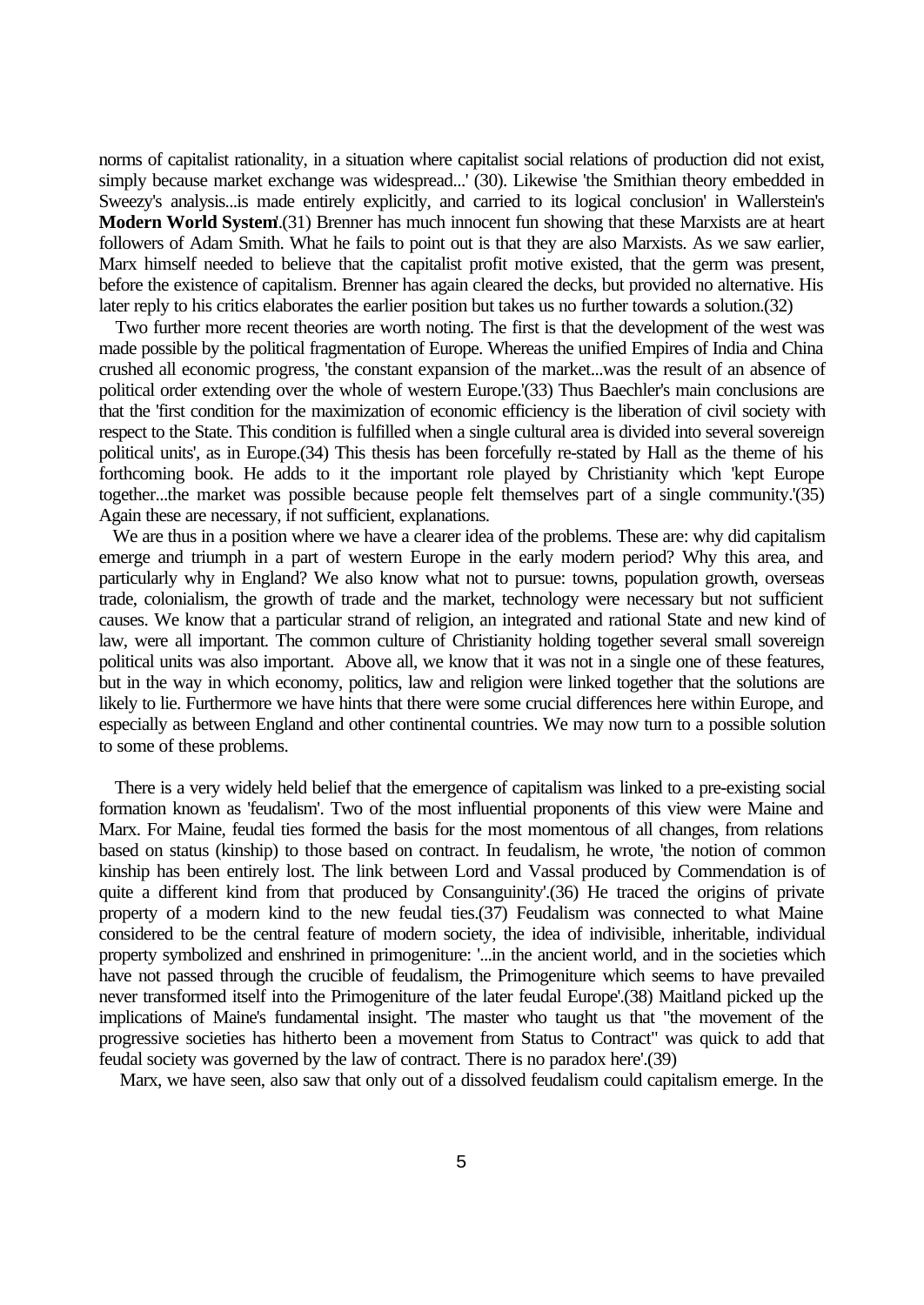feudal system (as opposed to the Asiatic and primitive), the essential divorce which is a pre-condition of private property of the few had taken place. 'Feudal landed property is already essentially land which has been disposed of, alienated from men...'(40) While Maine and Marx stressed the changes in property concepts, Weber noted other ideological changes. No longer was the kinship sentiment dominant; loyalty to the family based on status was changed to a bond based, ultimately, on contract, the political decision to serve a lord. According to Bendix, Weber argued that 'in western Europe and Japan the specifically feudal combination of loyalty and status honour was made the basic outlook on life that affected all social relationships...'(41) It is on the basis of these views that most of the major theorists of the rise of capitalism, Anderson, Brenner, Barrington-Moore, see feudalism as a vital transitory stage. Yet if this is true, some puzzles remain. Two of these are particularly relevant to this essay. Firstly, why did feudalism have such different consequences in different parts of Europe, and particularly as between England and much of the continent? Secondly, how was it that feudalism dissolved?

 In order to proceed further we need to set up an ideal typical model of what feudalism is, or was. For Maine, the central feature was the nature of proprietorship. Put very crudely, the economic and the political were not split apart, unlike capitalism which keeps them in separate spheres. Feudalism 'mixed up or confounded property and sovereignty',(42) for in a certain sense, every lord of a manor was a King as well as a landholder. Political power and economic power were both delegated down the same chain. A second feature, more narrowly economic and legal, was the ability to conceive of different layers of ownership or possession within feudal tenures: 'the leading characteristic of the feudal conception is its recognition of a double proprietorship, the superior ownership of the lord of the fief coexisting with the inferior property or estate of the tenant'.(43)

 Marx's characterization of feudalism in his various writings is a fairly conventional and largely economic picture of an immobile, mainly self-subsistent, 'peasant' society, with a hierarchy of owners. There was little division of labour, production was mainly for use, and the serfs were chained to their lords.(44) Perhaps Weber's most important insight was his recognition that feudalism constituted a different political system. His views have been summarized by Gerth and Mills thus: 'feudalism is characterized by Weber in terms of private property of the means of military violence (self-equipped armies) and in the corporate appropriation of the means of administration. The "ruler" could not monopolize administration and warfare because he had to delegate the implements required for such a monopoly to the several privileged groupings. In time, these latter became "owners" in their own right'.(45) In other words, there is political and legal decentralization; the centre cannot hold and mere anarchy is loosed upon the world. There is again reference to the fusion of military, political, legal and economic power down a chain of delegation. A feudal society in this sense is a pre-State society; people are not citizens, but vassals of particular lords.

 The most influential model of feudalism is that presented by Bloch. Again his stress is mainly on the military, political and legal features of feudalism, rather than on the economic and property aspects. He summarizes the central features of the model thus: a subject peasantry; widespread use of the service tenement(i.e. the fief) instead of a salary; the supremacy of a class of specialized warriors; ties of obedience and protection which bind man to man and, within the warrior class, assume the distinctive form called vassalage; fragmentation of authority, leading inevitably to disorder; and, in the midst of all this, the precarious survival of other forms of association, the family and State...'(46) The fragmentation is well illustrated in his description of the judicial system in Europe in about 1000 A.D. 'First, we may note the tremendous fragmentation of judicial powers; next, their tangled interconnections; and lastly, their ineffectiveness'.(47). In some ways feudalism is best defined negatively. It was not based on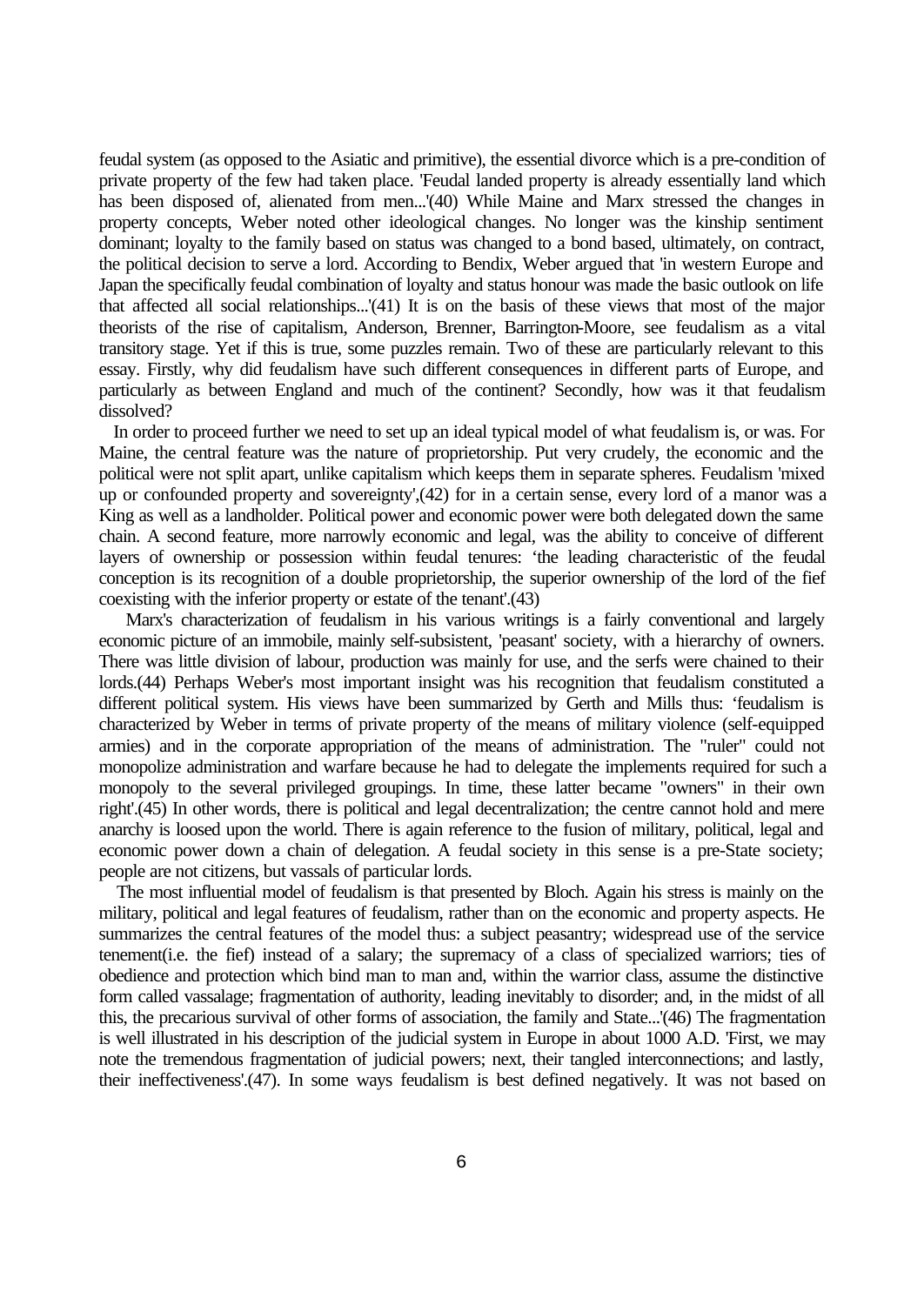kinship; 'feudal ties proper were developed when those of kinship proved inadequate'.(48) Although modeled on family ties, this was a relation of contract, not status. Nor was feudalism a State system. 'Again, despite the persistence of the idea of a public authority superimposed on the multitude of petty powers, feudalism coincided with a profound weakening of the State, particularly in its protective capacity'(49). In Bloch's view this strange and unique system was a transition phase, the turbulence of the Germanic invasions led to a fusion of Roman and Germanic that broke the old mould. Ganshof, likewise, stressed political fragmentation. One of his four defining features of feudalism was 'a dispersal of political authority amongst a hierarchy of persons who exercise in their own interest powers normally attributed to the State and which are often, in fact, derived from its break-up.'(50)

 We may provide one final description of feudalism. Maitland lamented the difficulty of defining feudalism: 'the impossible task that has been set before the word **feudalism** is that of making a single idea represent a very large piece of the world's history, represent the France, Italy, Germany, England, of every century from the eighth or ninth to the fourteenth or fifteenth'.(51) The result is confusion. Maitland attempted to clarify the situation. The central feature of feudalism, as Maine had stressed, was the strange mixture of ownership, the blending of economic and political. The feud, fief or fee was 'a gift of land made by the king out of his own estate, the grantee coming under a special obligation to be faithful...' (52) 'To express the rights thus created, a set of technical terms was developed: the beneficiary or feudatory holds the land of his lord, the grantor - **A tenet terram de B**. The full ownership (**dominium**) of the land is as it were broken up between A and B; or again, for the feudatory may grant out part of the land to be held of him, it may be broken up between A,B, and C, C holding of B and B of A, and so on, **ad infinitum**'.(53) Maitland believed that 'the most remarkable characteristic of feudalism' was the fact that 'several persons in somewhat different senses, may be said to have and to hold the same piece of land'.(54) But there are equally characteristic and essential features. In some mysterious way power and property have been merged. Feudalism is not just a landholding system, but also a system of government. While many have seen 'the introduction of military tenures' as the 'establishment of the feudal system', in fact, when 'compared with seignorial justice, military tenure is a superficial matter, one out of many effects rather than a deep seated cause'.(55) He describes as 'that most essential feature of feudalism, jurisdiction in private hands, the lord's court.'(56) The merging of power and property, of public and private, is well shown elsewhere in Maitland's work. The English lawyer Bracton knew of the distinction of 'private' and 'public', yet 'he makes little use of it'. This was because 'feudalism...is a denial of this distinction. Just in so far as the ideal of feudalism is perfectly realized, all that we call public law is merged in private law: jurisdiction is property, office is property, the kingship itself is property; the same word **dominium** has to stand now for **ownership** and now for **lordship**'.(57)

 Although we have already quoted extensively from Maitland, it is helpful to summarize his views of the ideal typical model of feudalism in one further description. This is an elegant synthesis of the essence of feudalism against which particular systems can be measured. It shows the two strands of the economic and political held together. Feudalism is 'a state of society in which the main bond is the relation between lord and man, a relation implying on the lord's part protection and defence; on the man's part protection, service and reverence, the service including service in arms. This personal relation is inseparably involved in a proprietary relation, the tenure of land - the man holds lands of the lord, the man's service is a burden on the land, the lord has important rights in the land, and (we may say) the full ownership of the land is split up between man and lord. The lord has jurisdiction over his men, holds courts for them, to which they owe suit. Jurisdiction is regarded as property, as a private right which the lord has over his land. The national organization is a system of these relationships: at the head there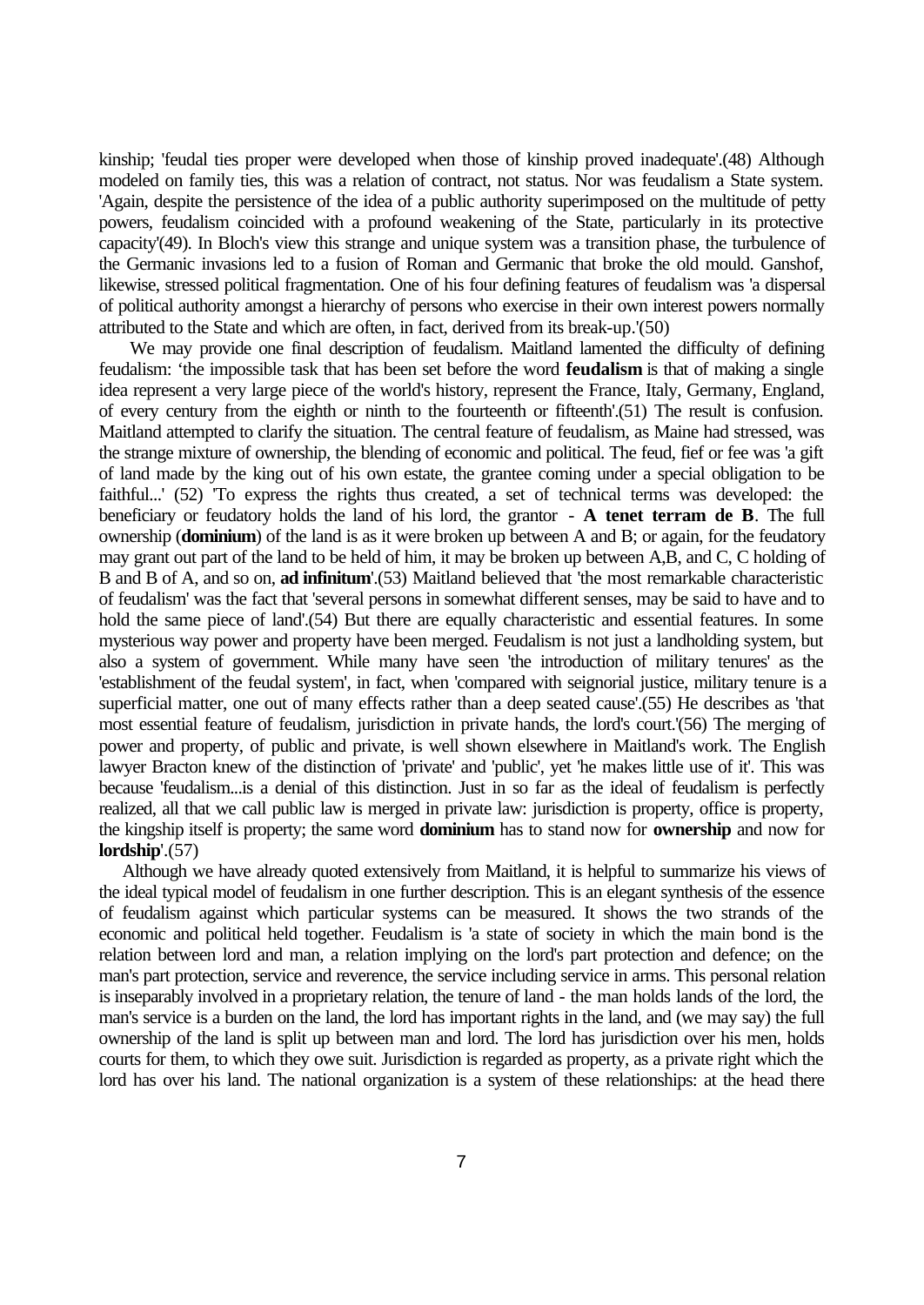stands the king as lord of all, below him are his immediate vassals, or tenants in chief, who again are lords of tenants, who again may be lords of tenants, and so on, down to the lowest possessor of land. Lastly, as every other court consists of the lord's tenants, so the king's court consists of his tenants in chief, and so far as there is any constitutional control over the king it is exercised by the body of these tenants'.(58) This completes our attempt to sort out in ideal typical terms the social formation out of which capitalism was born.

 Various things are now clear. The emergence of capitalism required not only a particular geographical, religious and technological complex, but, above all, a particular politico-economic system. This was provided by feudalism. Yet there remain many puzzles. One lies in a general paradox. In many ways feudalism as described in the Bloch/Maitland model seems a very unpropitious ground for capitalism. Firstly, it rests on that very fusion of economic and political which has to be broken if capitalism is to triumph. Of course, the modern market has to rest on a particular political framework; but for capitalism to flourish the economy must be granted a great deal of autonomy. It must be set free. If economic relations are merely a sub-aspect of devolved power, capitalism cannot emerge. Secondly, the political system must be integrated and centralized. The modern 'State' is a necessary concomitant to capitalism; to this extent Anderson's stress on the necessity of absolutism is correct. Yet the overriding and defining feature of feudalism is the dissolution of the State, the loss of power at the centre. These puzzles are linked to a more specific one. Feudalism is widely held to be a phenomenon which covered most of western Europe. Why was it then that in England it first dissolved into capitalism? Fortunately, the answers to all these puzzles seem to lie in the same direction.

 Many observers past and present have assumed that all of Europe, and particularly most of north-western Europe, went through a similar 'feudal' phase. David Hume, after giving a sketch of feudal anarchy consistent with the 'dissolved state' description, pointed to 'the great similarity among the feudal governments of Europe'.(59) De Tocqueville described how 'I have had occasion to study the political institutions of the Middle Ages in France, in England, and in Germany, and the greater progress I made in this work, the more was I filled with astonishment at the prodigious similarity that I found between all these systems of law...' Having elaborated the similarities he concluded that 'I think it may be maintained that in the fourteenth century the social, political, administrative, judicial, economic, and literary institutions of Europe had more resemblance to each other than they have perhaps even in our own days...'(60) Marx broadly accepted this view, arguing that England was a truly feudal society, indeed it was the most feudal: 'the feudalism introduced into England was formally more complete than the feudalism which had naturally grown up in France'.(61) If this view is correct, then the puzzles remain. But there are reasons for doubting it.

 Weber seems to have realized that the English feudal system was in some way different. Having distinguished between two major forms of government in traditional societies, patrimonialism and feudalism, Weber recognized that England did not fall exactly into either. We are told that 'he took England as a borderline case in which patrimonial and feudal elements were inextricably mixed'.(62) England had a powerful, decentralizing force in the old baronial families, through whom the Crown governed, but the Normans had also imposed a powerful central force and the king's ministers and judges were also powerful.

 The suspicion that England had a peculiar form of feudalism is made stronger by Bloch's work. Read superficially, Bloch could be taken to argue that England was an ordinary 'feudal' state in the early middle ages. Writing of vassalage, Bloch noted that England was 'already feudalized on the continental model'.(63) He states that it was one of the countries with 'an exceptionally close feudal structure...',(64) 'in certain respects...no state was more completely feudal'.(65) Yet if we look more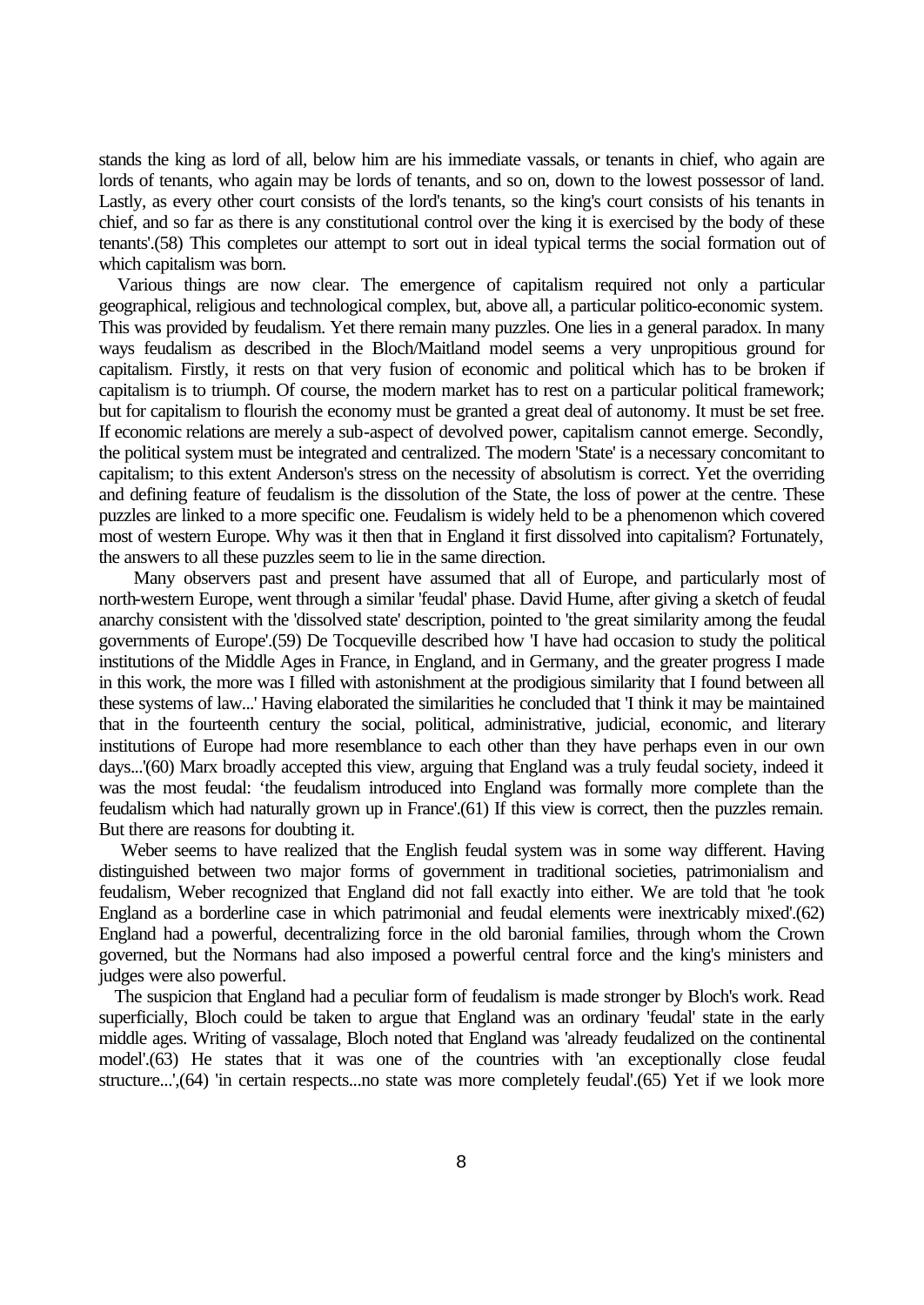closely at the context of these remarks, we can see that Bloch was aware of the peculiar nature of English feudalism.

 Bloch noticed the centralization and uniformity of the English political and social system. This was totally opposed to his major feature of feudalism, devolution, disintegration and the dissolution of the state. The contrasts come out when he compared England and France. 'In England there was the Great Charter; in France, in 1314-15, the Charters granted to the Normans, to the people of Languedoc, to the Bretons, to the Burgundians, to the Picards, to the people of Champagne, to Auvergne, of the **Basses Marches** of the West, of Berry, and of Nevers. In England there was Parliament; in France, the provincial Estates, always much more frequently convoked and on the whole more active than the States-General. In England there was the common law, almost untouched by regional exceptions; in France the vast medley of regional "customs"'.(66) Thus England was uniform and centralized, France varied and regionalized. Because 'the public office was not completely identified with the fief', Bloch argued,' England was a truly unified state much earlier than any continental kingdom'.(67) Furthermore, the English parliamentary system had a 'peculiar quality which distinguished it so sharply from the continental system of 'Estates'. This was linked to that 'collaboration of the well-to-do classes in power, so characteristic of the English political structure...'(68)

 Bloch noted central differences. The 'distinction between high and low justice always remained foreign to the English system'.(69) The allodial estates common on the continent which prevented the final penetration of feudal tenures to the bottom of society were totally extinguished in England where all land was ultimately held of the King and not held in full ownership by any subject. England was exceptional in not having private feuding sanctioned after the Conquest; it therefore avoided that disintegrated anarchy which was characteristic of France.(70) Indeed, English feudalism, we are told 'has something of the value of an object-lesson in social organization', not because it was typical of feudal society but because it shows 'how in the midst of what was in many respects a homogeneous civilization certain creative ideas, taking shape under the influence of a given environment, could result in the creation of a completely original legal system...'(71) It is this 'completely original legal system' which provides the key to the emergence of capitalism. But what is the secret of this system? For the solution to this puzzle, it is necessary both to understand perfectly the nature of feudalism and to have a deep knowledge of how the English system worked. It needed Maitland to state the essential paradox of English feudalism and to resolve it.

 Maitland commented that 'we have learnt to see vast differences as well as striking resemblances, to distinguish countries and to distinguish times' when we discuss feudalism. Thus 'if we now speak of the feudal system, it should be with a full understanding that the feudalism of France differs radically from the feudalism of England, that the feudalism of the thirteenth is very different from that of the eleventh century'.(72) For England 'it is quite possible to maintain that of all countries England was the most, or for the matter of that the least, feudalized'.(73) The paradox is resolved when we remember that there are two central criteria whereby we measure feudalism. In terms of land law, England was the most perfectly feudalized of societies, as Bloch also noted. All tenures were feudal. Maitland wrote, 'in so far as feudalism is mere property law, England is of all countries the most perfectly feudalized...'(74) Thus 'owing to the Norman Conquest one part of the theory was carried out in this country with consistent and unexampled rigour; every square inch of land was brought within the theory of tenure: English real property law becomes a law of feudal tenures. In France, in Germany, allodial owners might be found: not one in England'.(75) For instance the 'absolute and uncompromising form of primogeniture which prevails in England belongs not to feudalism in general, but to a highly centralized feudalism in which the King has not much to fear from the power of his mightiest vassals...'(76) Thus, in terms of tenure,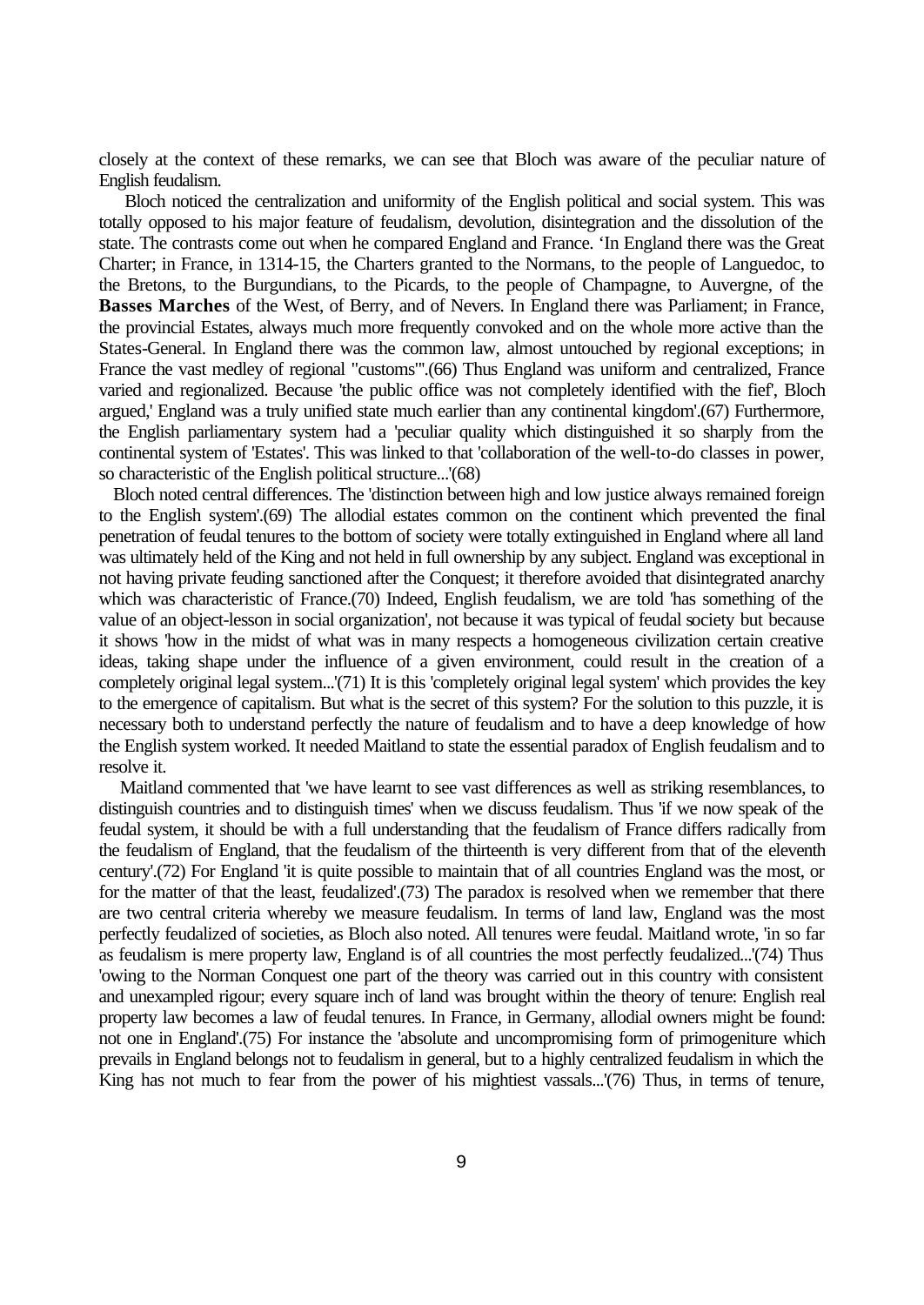England was the most feudal of societies and Marx was right.

 On the other hand, in the even more important sphere of public and private law and political power, that is in terms of government, England went in a peculiar direction, towards centralization of power, rather than the dissolution of the State. Maitland points out that 'our public law does not become feudal; in every direction the force of feudalism is limited and checked by other ideas; the public rights, the public duties of the Englishman are not conceived and cannot be conceived as the mere outcome of feudal compacts between man and lord'.(77) Maitland outlines the major features of this limitation of public feudalism. 'First and foremost, it never becomes law that there is no political bond between men save the bond of tenure...whenever homage or fealty was done to any mesne lord, the tenant expressly saved the faith that he owed to his lord the king'.(78) Thus a man who fights for his lord against the King is not doing his feudal duty; he is committing treason. Over-mighty subjects could not draw on justification from this system. This point is so important that Maitland elaborates it in various ways.

 'English law never recognizes that any man is bound to fight **for** his lord...Private war never becomes legal - it is a crime and a breach of the peace'.(79) A man can hardly 'go against' anyone at his lord's command without being guilty of 'felony'. As Maitland wrote, 'Common law, royal and national law, has, as it were occupied the very citadel of feudalism'.(80) To bring out the full peculiarity of this, Maitland tells us, 'you should look at the history of France; there it was definitely regarded as law that in a just quarrel the vassal must follow his immediate lord, even against the king'.(81) In England, 'military service is due to none but the king; this it is which makes English feudalism a very different thing from French feudalism.'(82)

 There are a number of other differences which make this central feature possible and flow from it. There is an alternative army for the king, which helps to protect him against an over-dependence on his feudal tenants. 'Though the military tenures supply the king with an army, it never becomes law that those who are not bound by tenure need not fight. The old national force, officered by the sheriffs, does not cease to exist...In this organization of the common folk under royal officers, there is all along a counterpoise to the military system of feudalism, and it serves the king well.'(83) Another source of strength for the centre is the fact that 'taxation is not feudalized'. Maitland tells us that 'the king for a while is strong enough to tax the nation, to tax the sub-tenants, to get straight at the mass of the people their lands and their goods, without the intervention of their lords.'(84) Thus he is not entirely dependent on powerful lords for soldiers or money.

 Nor is he entirely dependent on them for advice. We are told that 'the **Curia Regis**, which is to become the **commune concilium regni**, never takes very definitely a feudal shape...It is much in the king's power to summon whom he will. The tradition of a council of witan is not lost.'(85) Finally, the King is not forced to delegate judicial power to the barons. 'The administration of justice is never completely feudalized. The old local courts are kept alive, and are not feudal assemblies.' As a result of this 'the jurisdiction of the feudal courts is strictly limited; criminal jurisdiction they have none save by express royal grant, and the kings are on the whole chary of making such grants. Seldom, indeed, can any lord exercise more than what on the continent would have been considered justice of a very low degree.' Starting with considerable power, the king 'rapidly extends the sphere of his own justice: before the middle of the thirteenth century his courts have practically become courts of first instance for the whole realm...'(86)

 The contradiction is thus resolved. By taking one aspect of the feudal tie, the idea that each person is linked to the person above him both in terms of tenure and power, to its logical limits, the English system developed into something peculiar. By the standards of Bloch's French model of feudalism, England was both the most and the least feudal of countries. Looked at another way, England was the ideal typical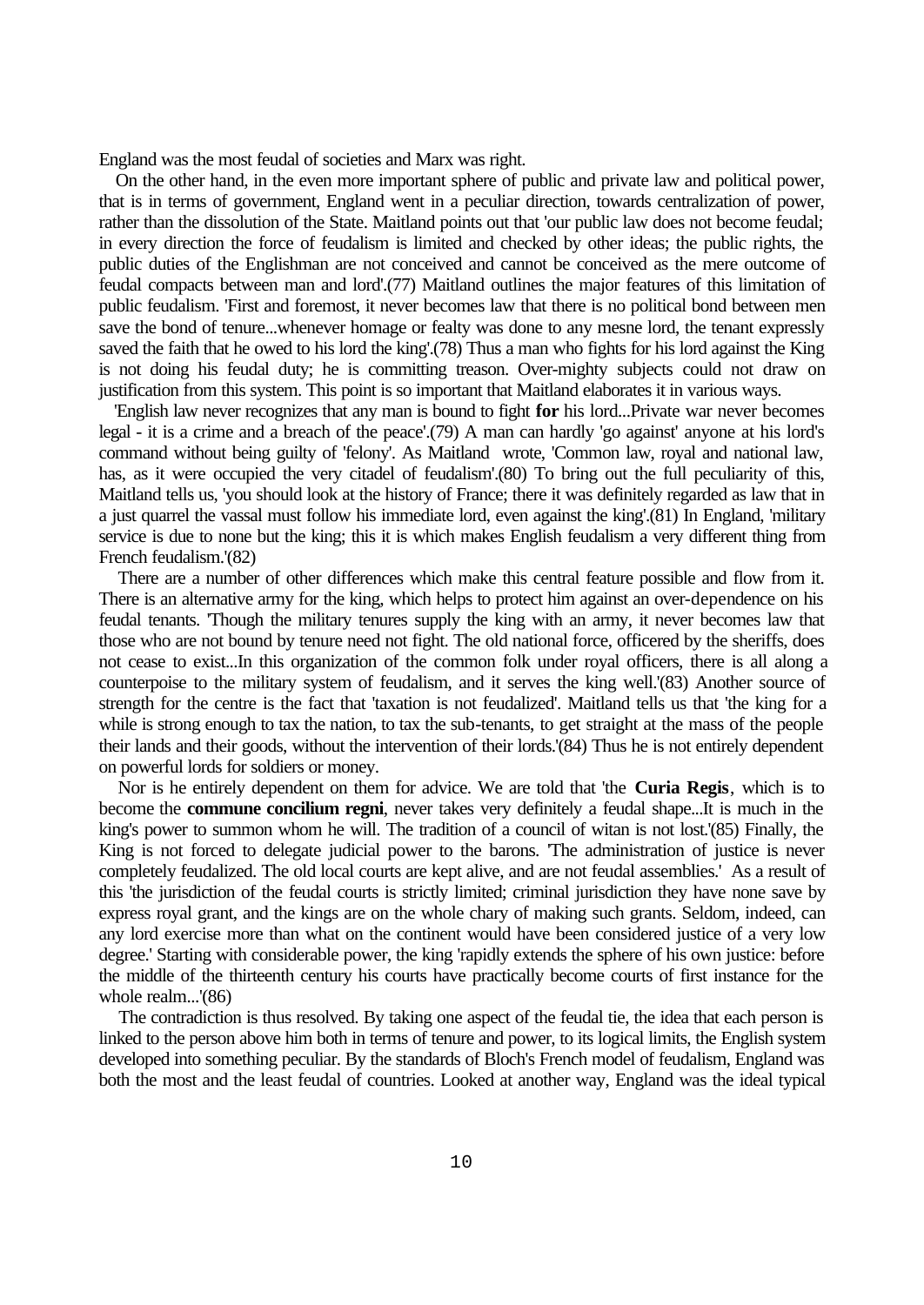feudal society, with an apex of both landholding and justice and power in the chief lord, and it was other feudal systems which, through the devolution of too much power, were defective. Both are tenable views. Despite some minor modifications, Maitland's vision is still acceptable, certainly there 'can be no doubt that by the end of the period covered by his book', in other words the end of the thirteenth century, 'the world was as Maitland saw it.'(87)

 The argument very briefly stated and summarized is as follows. No single factor explains why capitalism emerged. We do know some of the necessary causes, as outlined by Maine, Marx and Weber. All of them are important. But to proceed further we need to concentrate on hints from all these writers, as well as Brenner and others, that as well as geography, technology and Christianity, there was needed a particular form of political and economic system. This was broadly provided by 'feudalism'. But the variant of feudalism which finally allowed the 'miracle' to occur was a rather unusual one. It already contained an implicit separation between economic and political power, between the market and government. While it was not absolutism in Anderson's sense, it was a firm and central-focused system which provided the security and uniformity upon which trade and industry could be based. If we accept the view attributed to Adam Smith by Dugald Stewart that 'Little else is required to carry a state to the highest degree of opulence from the lowest barbarism, but peace, easy taxes, and a tolerable administration of justice; all the rest being brought about by the natural order of things',(88) then the English political system provided such a basis. It guaranteed peace through the control of feuding, taxes were light and justice was uniform and firmly administered from the thirteenth to eighteenth centuries. This offered the framework within which there developed that competitive individualism whose later history I have tried to analyse elsewhere(89).

 Yet it would clearly be foolish to overstress any evolutionary necessity in this process. It could at any time have been reversed; the victory of the Spanish Armada, for instance, might well have changed the direction. Nor is it sensible to over-stress the uniqueness of England. There was clearly much that overlapped with northern France, the Netherlands and Scandinavia. Yet Marx, Weber and others were not wrong to see England as the cradle of capitalism. If protestantism was one of those who stood at the cradle, an unusual politico-economic system which Bloch and Maitland have so clearly described for us, is another guest at the baptism. Indeed it may even be that it was this guest who lay in the cradle. Who brought it there and when is, of course, another story.

-------------

NOTES AND REFERENCES (Place of publication is London, unless otherwise stated)

1. Karl Marx, Grundrisse(Penguin,1973),trans. with forward by Martin Nicolaus,277. 2. Robert Brenner, 'The Origins of Capitalist Development: a Critique of Neo-Smithian Marxism', New Left Review,l04(1977),75.

3. Max Weber, General Economic History(Collier, New York,1961),trans. Frank H.Knight,251.

4. Max Weber, The Protestant Ethic and the Spirit of Capitalism(Unwin Univ. Books edn.,1970),174.

5. Karl Polanyi, The Great Transformation(1944).

6. Karl Marx, Capital(1954),i,145.

7. Ibid.,i,668.

9. Ibid.,265.

<sup>8.</sup> Weber, Economic,162.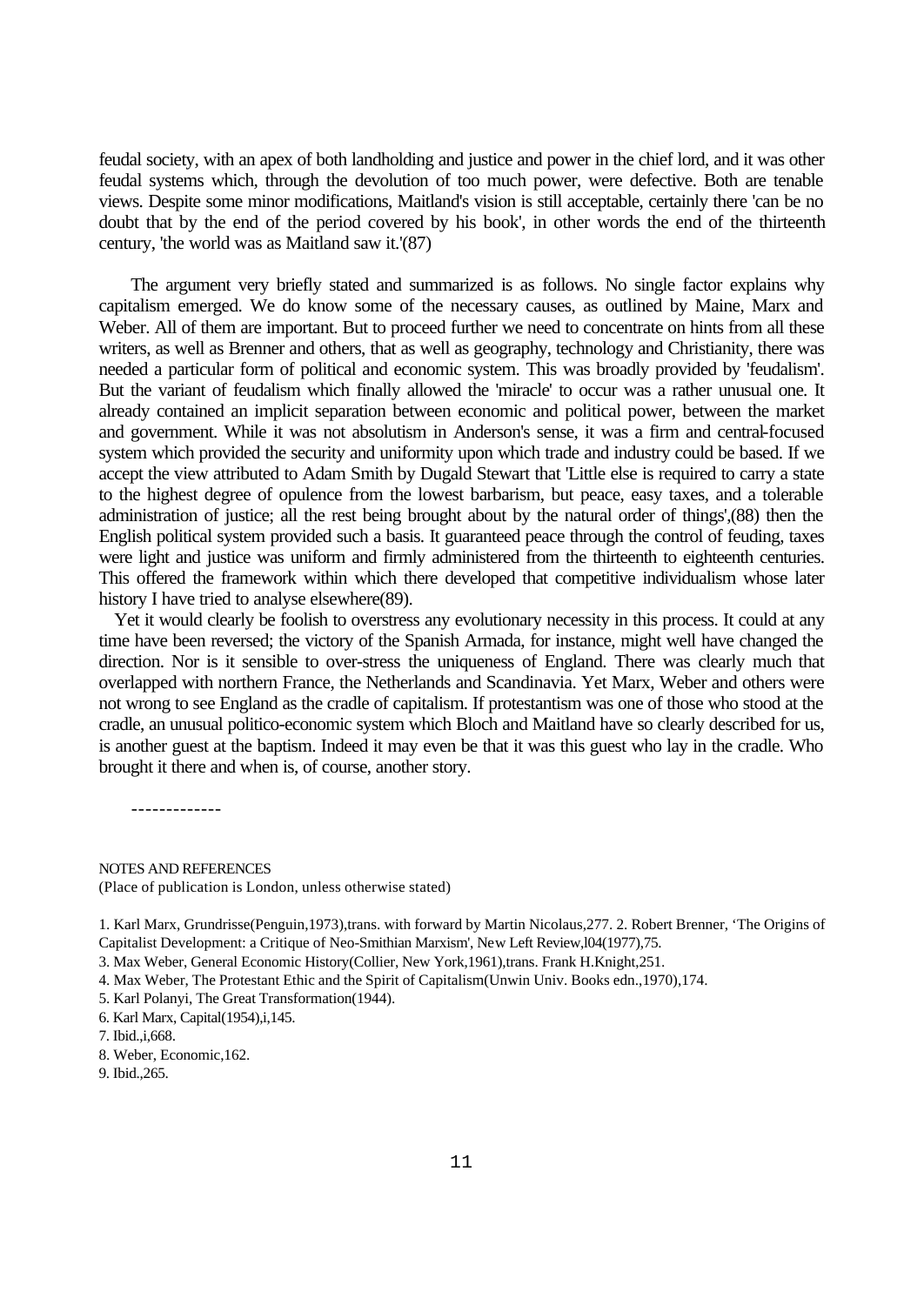10.Weber,Protestant,174. 11.Ibid.,91. 12.Reinhard Bendix, Max Weber: an Intellectual Portrait (Univ. Paperback edn.,1966),71-2. 13.Weber,Economic,129. 14.Ibid.,85-6. 15.Ibid.,250. 16.Ibid.,251. 17.Ibid.,252. 18.Fernand Braudel, Capitalism and Material Life(1973). 19.Perry Anderson, Lineages of the Absolutist State(1974),113. 20.Ibid.,127. 21.Ibid.,129. 22.These criticisms, I recently discovered, have also been made by W.G.Runciman, 'Comparative Sociology or Narrative History?', Archives of European Sociology,xxi(1980), 169-70. 23.Robert Brenner, 'Agrarian Class Structure and Ecoomic Development in Pre-Industrial Europe', Past and Present, 70(1976),31. 24.Ibid.,61. 25.Ibid.,63. 26.Ibid.,68. 27.Patricia Croot and David Parker, 'Agrarian Class Structure and Economic Development', Past and Present, 78(1978),45-6. 28.Guy Bois, 'Against the Neo-Malthusian Orthodoxy', Past and Present, 79(1978),62 note. 29.Ibid.,65. 30.Brenner,Origins,45. 31.Ibid.,53. 32.Robert Brenner, 'The Agrarian Roots of European Capitalism', Past and Present, 97(1982). 33. Jean Baechler, The Origins of Capitalism(1975), trans.Barry Cooper, 73. 34.Ibid.,113. 35.John Hall, Powers and Liberties: The Causes and Consequences of the Rise of the West(Blackwells,forthcoming 1985),123,115. 36.Sir Henry Maine, Lectures on the Early History of Institutions(1875), 86. 37.Ibid.,115. 38.Sir Henry Maine, Ancient Law(10th edn.,1890),237. 39.Sir F.Pollock and F.W.Maitland, The History of English Law: Before the Time of Edward I(2nd edn., Cambridge,1968), ii,232-3. 40.Karl Marx, Selected Writings in Sociology and Social Philosophy(Penguin, 1963), eds.T.B.Bottomore and M.Rubel, 133. 41. Bendix,Weber,364. 42.Sir Henry Maine, Dissertations on Early Law and Custom(1883),148. 43.Maine, Early Law,295. 44.Marx, Writings,128; Marx,Capital, i,316; Karl Marx, Pre-Capitalist Economic Formations(1964), trans.Jack Cohen, 46. 45.H.H.Gerth and C.Wright Mills, From Max Weber: Essays in Sociology(1948),47. 46.Marc Bloch, Feudal Society(2nd edn., 1965),trans. L.A.Manyon, ii,446. 47.Ibid.,ii,359. 48.Ibid.,ii,443. 49.Ibid.,ii,443. 50.F.L.Ganshof, Feudalism(3rd English edn., 1964), trans. P.Grierson, xv. 51.Pollock and Maitland,i,67. 52.F.W.Maitland, The Constitutional History of England(Cambridge, 1919),152. 53.Ibid.,153.

54.Pollock and Maitland,i,237.

55.F.W.Maitland, Domesday Book and Beyond(Cambridge, 1921),258.